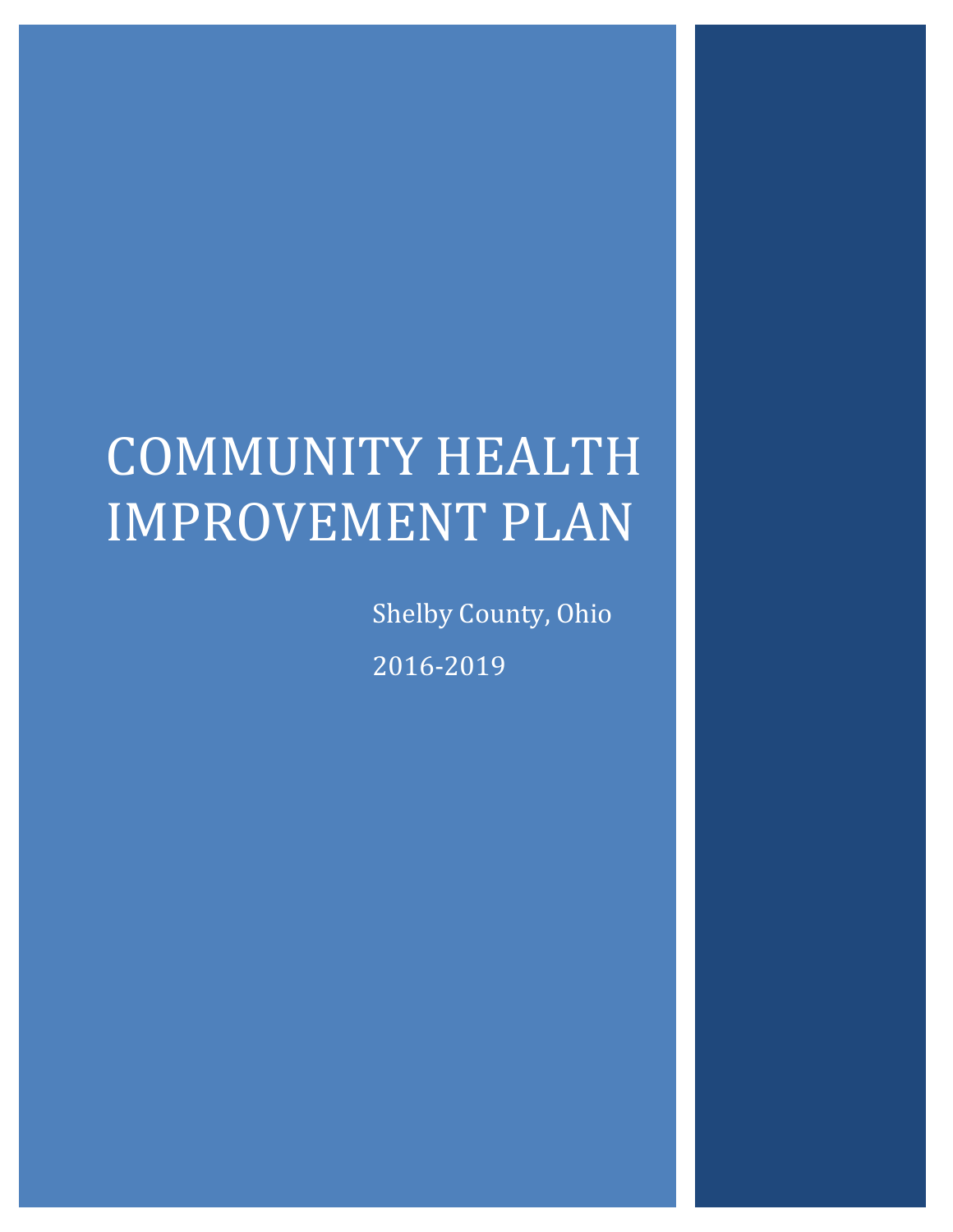# **Table of Contents**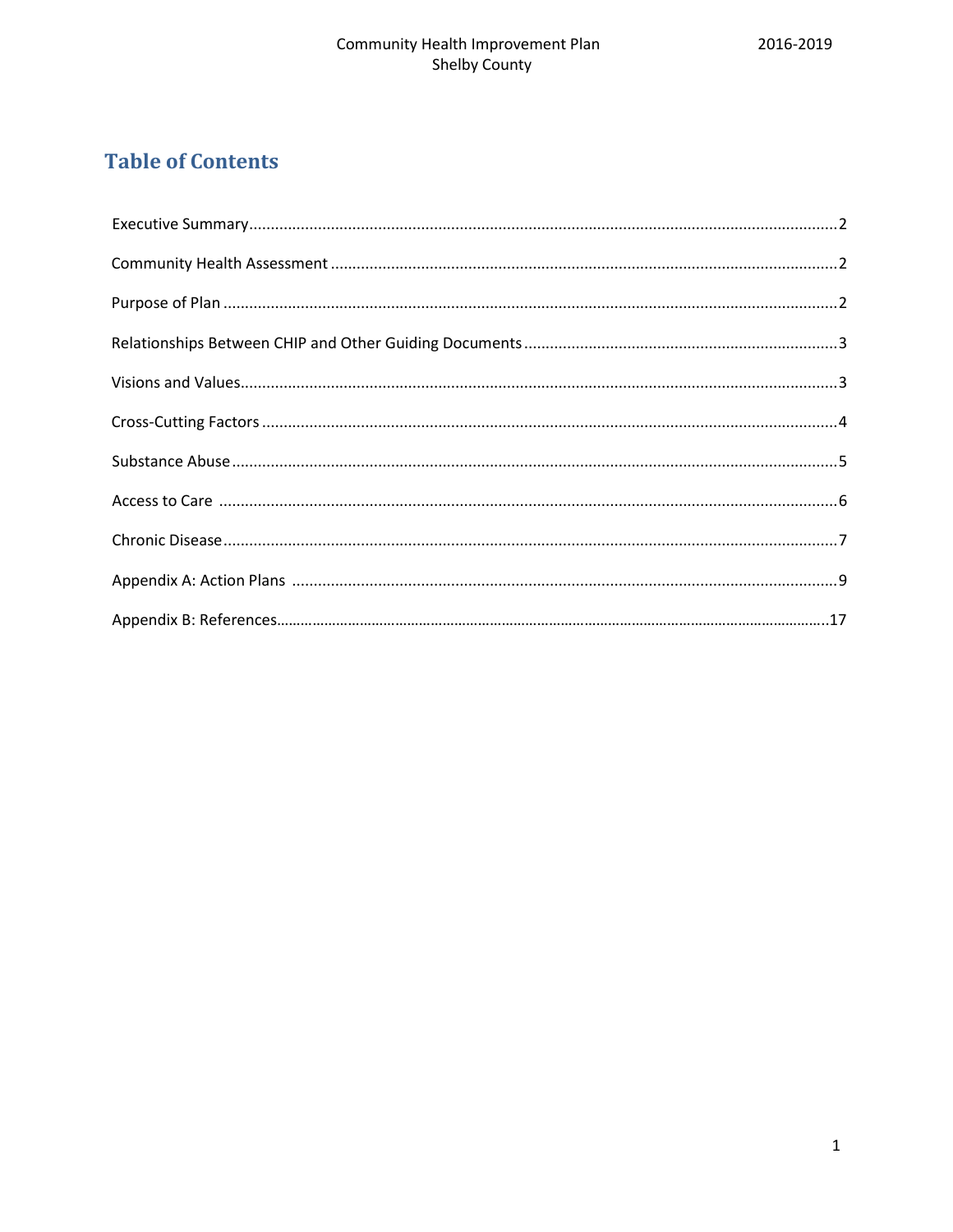#### **Executive Summary**

In 2015, The Sidney-Shelby County Health Department (SSCHD) joined forces with Wilson Health, Shelby County Family and Children First Council, the Shelby County United Way, City and County officials, Big Brothers Big Sisters, Catholic Social Services, Head Start, the Senior Center, and the YMCA to provide data for the Community Health Needs Assessment (CHNA). This research effort included 16 consumer and 12 agency surveys. Wilson Health collaborated with the Greater Dayton Area Hospital Association to study the secondary data such as top causes of death, health outcomes, substance abuse and health behaviors.

The Sidney-Shelby County Health Department is pleased to present the 2016-2019 Community Health Improvement Plan (CHIP). The CHIP is a community-driven, strategic and measurable work plan. It defines how community partners will come together to address priority health issues identified by the Community Health Assessment. The Health Department along with input from community organizations identified three priority areas for the CHIP. The priority areas identified for Shelby County are:

- Substance abuse
- Access to care
- Chronic disease

#### **Community Health Assessment**

A community health assessment (CHA) is a process by which community members gain an understanding of the health concerns and needs of the community. Participation in the survey was voluntary, and care was taken to ensure that respondents' answers were confidential. The steps for conducting the CHA can be found within the Community Health Assessment (available at shelbycountyhealthdept.org). The community health assessment provided information for problem and asset identification, along with policy formulation, implementation, and evaluation. The data regarding demographic information and health outcomes for the residents of Shelby County gathered through the CHA, along with data from other community organizations needs assessments, guided the validation of the three focal health issues that are addressed in the CHIP.

# **Purpose of Plan**

The purpose of this Community Health Improvement Plan is to inform Shelby county residents of goals and strategies for addressing the priority health issues identified in the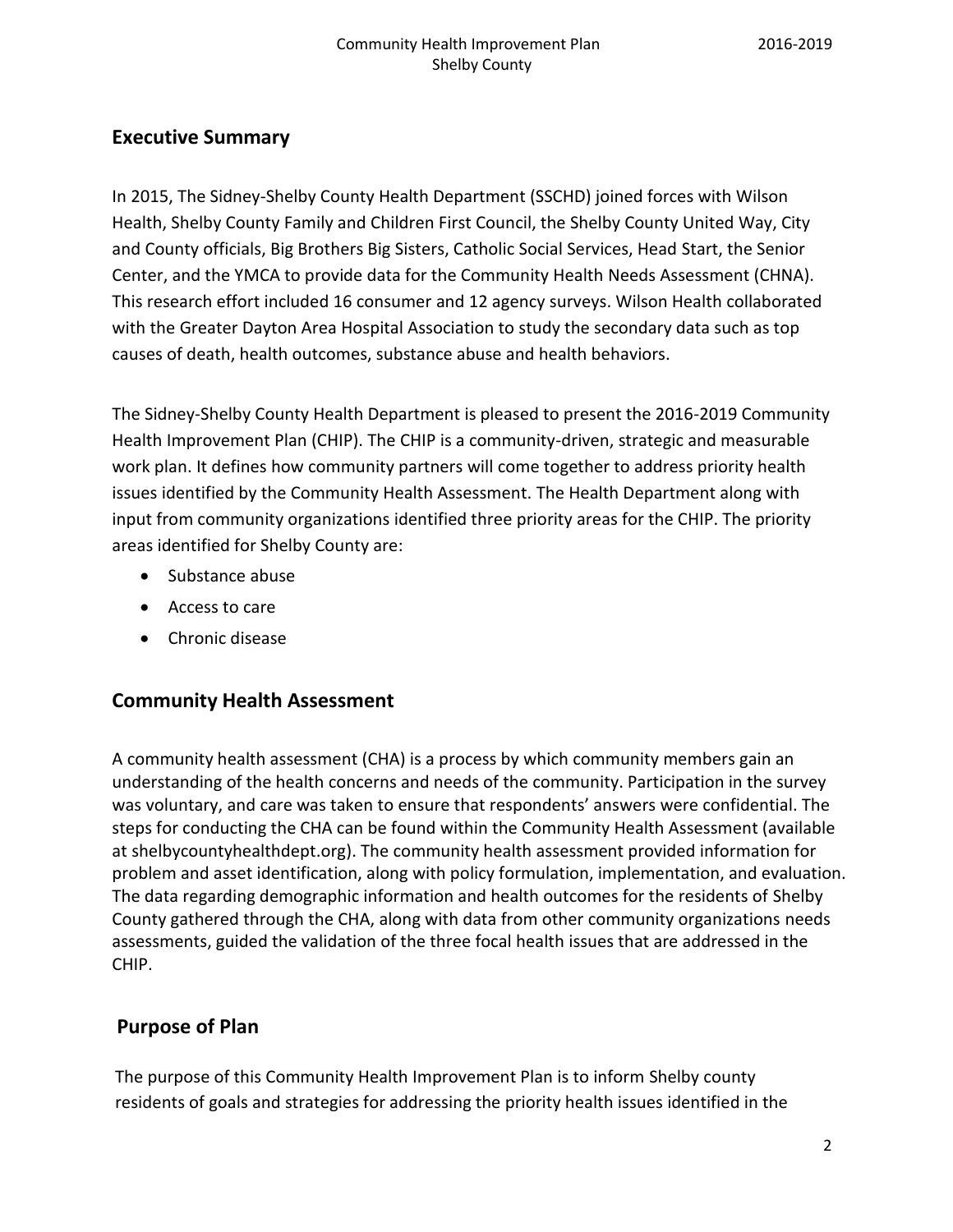Community Health Assessment. Initiated in 2015 this process is part of a broad community initiative to ultimately improve health and quality of life in Shelby County, Ohio. This plan will provide the strategic framework to guide the community to better health and wellness for all residents. It is a broad strategic framework for community health and should be modified and adjusted as conditions, resources and external environmental factors change.

It is important to recognize that multiple factors affect health and there is a

dynamic relationship between people and their environments. Where and how we live, work, play and learn are interconnected factors that are critical to consider. That is, not only do people's genes and lifestyle behaviors affect their health, but health is also influenced by more upstream factors such as employment status and quality of housing stock. The social determinants of health framework addresses the distribution of wellness and illness among a population; its patterns, origins, and implications.



**Figure 1: Social Determinants of Health Source:** *National Association of County & City Officials* 

# **Relationship between CHIP and other Guiding Documents**

The CHIP does not replace or supersede any concurrent action planning document produced by SSCHD or any of their community partners. It was designed to complement and build upon guiding documents, plans, and coalitions developed to shape the public health of the Shelby County community. Sidney-Shelby County Health Department does not own the process and is not the sole organization responsible for CHIP implementation.

## **Vision and Values**

The Sidney-Shelby County Health Improvement Plan officially adopted a vision statement that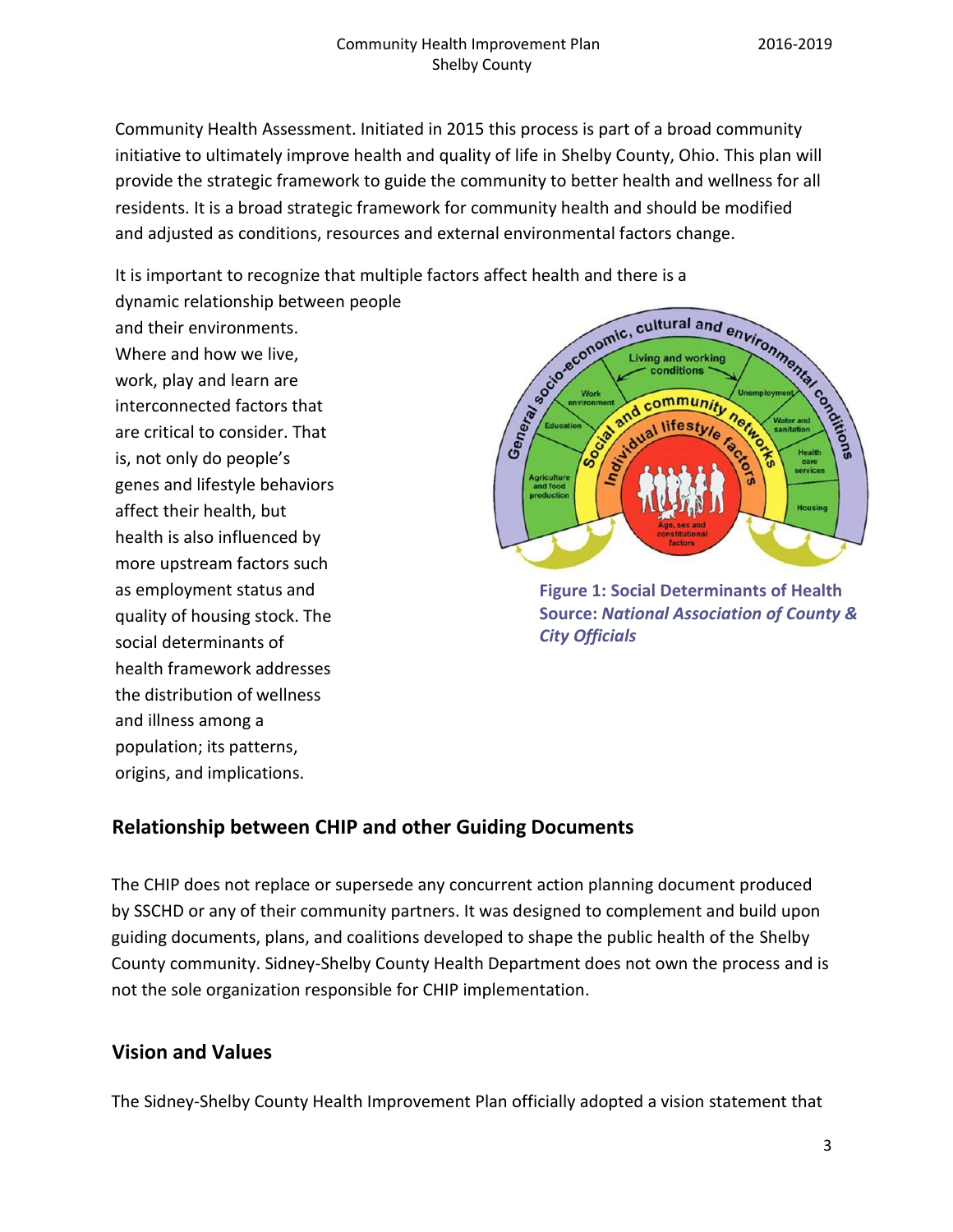provides a shared picture of an ideal future. Complementing the vision, the SSCHD identified five core values, which serve as guiding principles.

#### **Vision**

SSCHD is a leader and partner in public health, providing education and solutions to help residents reach their full potential. We strive to make our community a healthy place to live, learn, work and play.

#### **Values**

The SSCHD commits to:

- 1. Deliver excellent customer service
- 2. Respect and care about people
- 3. Create positive change
- 4. Be fiscally responsible
- 5. Do the right thing

## **Cross-Cutting Factors**

There are many factors that shape health outcomes. These factors are cross cutting because they permeate all aspects of Public Health. The priorities chosen include objectives and strategies that address the following factors:

Health Equity: By assuring the equal distribution of opportunity and resources, all people are able to attain the highest level of health. This includes addressing avoidable inequalities, historical and contemporary injustices, and the elimination of health and healthcare disparities; thus providing all residents the opportunity to make choices that allow them to live a long, healthy life, regardless of income, educational achievement, ethnic background, race gender, age, and place of residence.

Access: All people have timely use of comprehensive integrated and appropriate health services to achieve the best possible health outcome. All residents have access to affordable care, insurance coverage, quality healthcare providers and appropriate transportation.

Prevention: Addresses health problems before they occur rather than after people have shown signs of disease, injury or disability. 7 out of 10 deaths among Americans each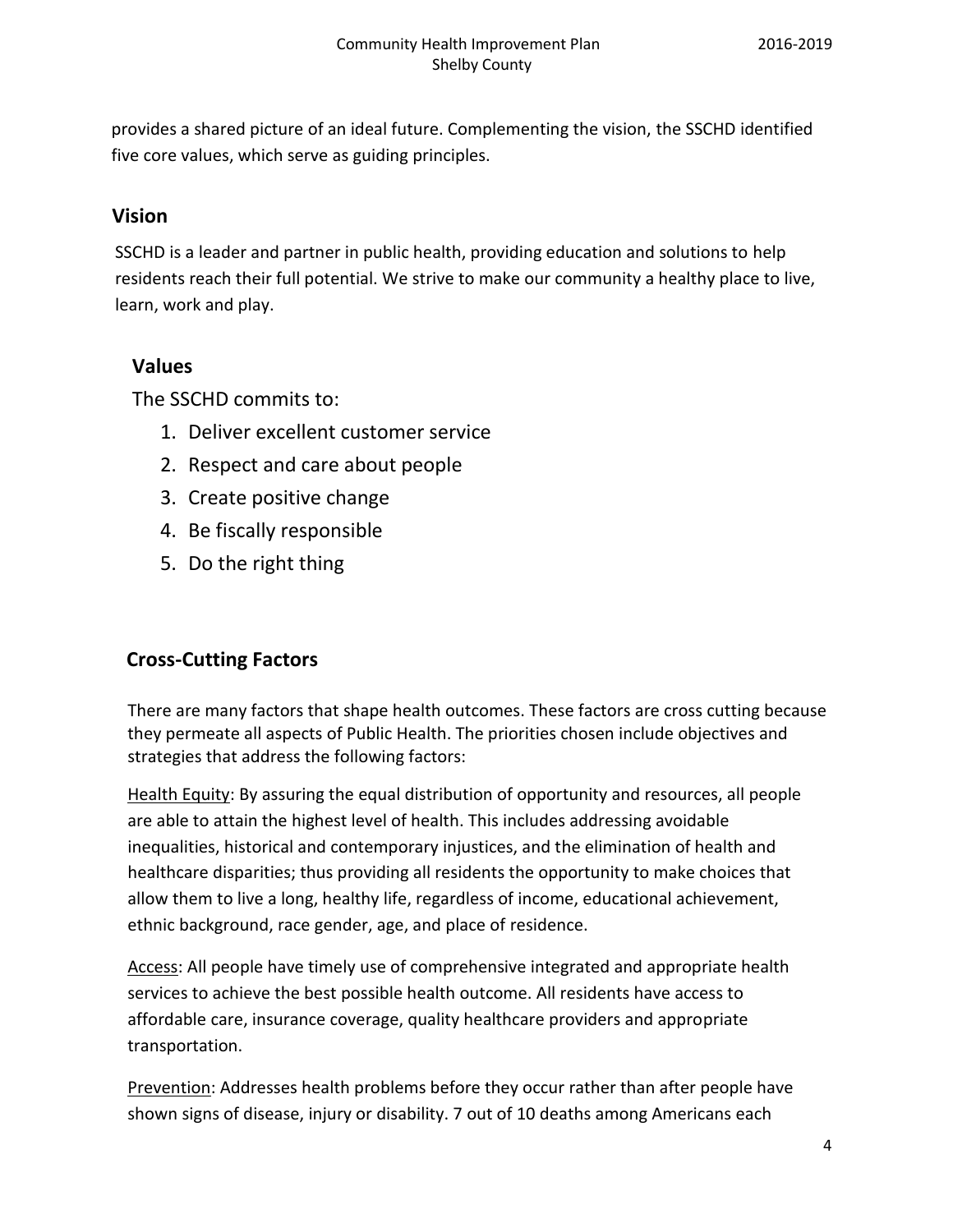year are from chronic illnesses which are preventable; therefore focusing on prevention in our community will help improve health, quality of life and prosperity (CDC, 2014).

**The SSCDH implemented SMART objectives. SMART is a mnemonic acronym giving the criteria to guide project management and objectives. It stands for specific, measurable, attainable, realistic, and time-bound**



**Figure 2: SMART** *Source: zoeticamedia.com*

#### **Substance Abuse**

#### **BACKGROUND:**

Substance abuse has a major impact on individuals, families, and communities. The effects of substance abuse are cumulative, costly, physical, mental and a public health problem.

Problems include:

- Teenage pregnancy
- Communicable Disease
- Aids
- Domestic violence
- Child abuse
- Motor vehicle crashes
- Crime
- Homicide
- Suicide

In Shelby County, substance abuse was mentioned by the focus group, surveyed consumers, surveyed agencies and the health department. Community Health Rankings reported 43 deaths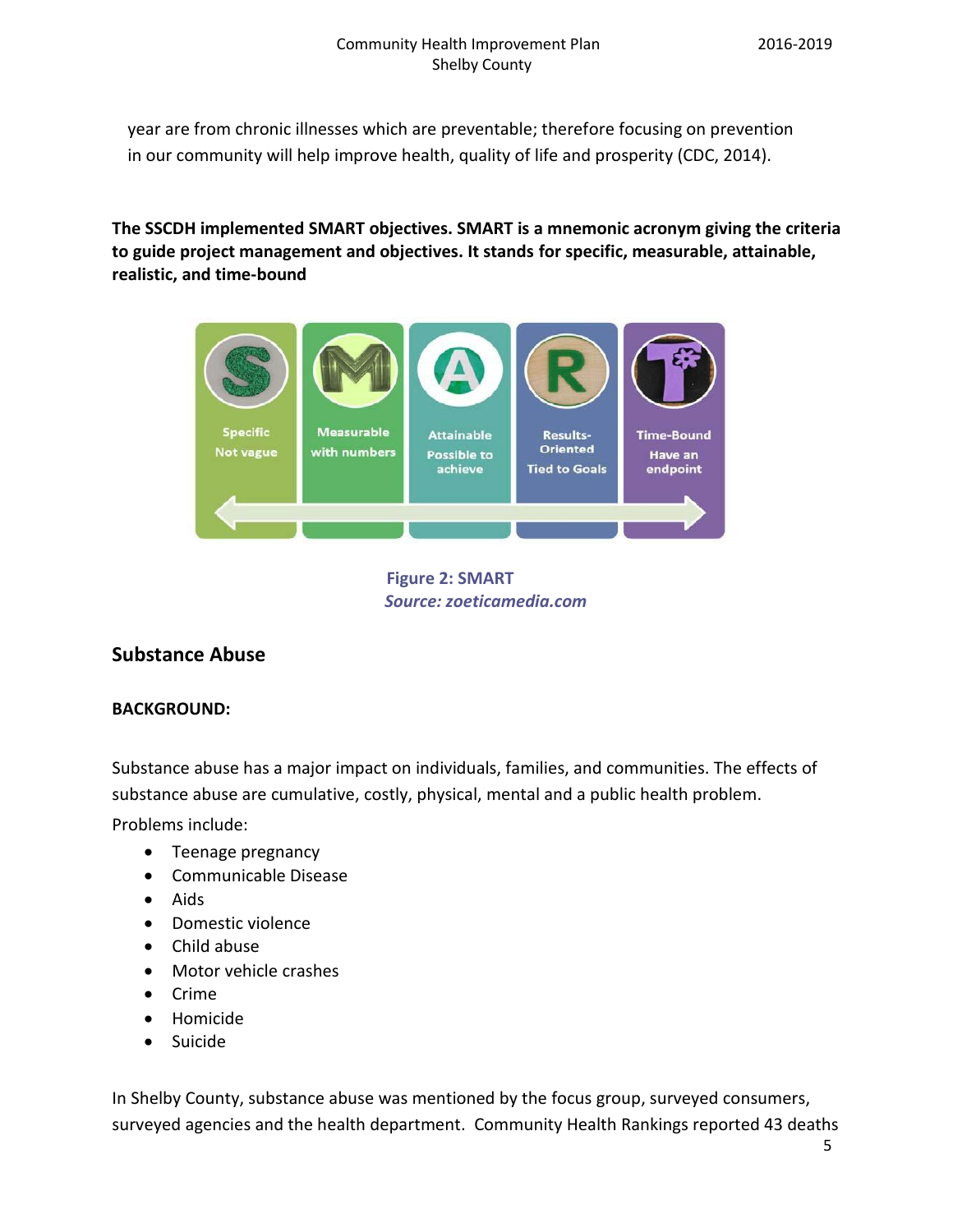in 2014 and 49 deaths in 2015 related to drug poisoning. Alcohol-impaired driving deaths increased to 45% in 2015, compared to 37% in 2014.

#### **Priority 1: Increase community outreach regarding substance abuse**

#### **Objective 1: Prevent substance abuse through education and awareness**

Strategy 1- Provide presentations or events to educate the community on substance abuse

Strategy 2- Develop an education committee with community partners

### **Objective 2: Distribution of alcohol and drug materials to law enforcement, first responders, healthcare providers and other social service agencies**

Strategy 1- Provide Naloxone to police department, sheriff's office and first responders

Strategy 2- Provide education on naloxone administration and other related materials

**Objective 3: Collect data regarding substance abuse to distribute to the community** Strategy 1- Create a monthly data dashboard

Strategy 2- Share data with community partners

## **Access to Care**

#### **BACKGROUND**

Access to care is essential in preventing illness, promoting wellness and fostering vibrant communities. According to County Health Rankings & Roadmaps, Shelby County patient to Primary Care Physician ratio is 2,732:1, patient to dentist ratio is 4,099:1 and patient to mental health providers is 1,968:1.

As of 2015, 87 percent of Shelby County residents were insured. However, some residents may lack a usual source of care because they do not have insurance or providers will not accept their coverage. In 2015, there were 15% of children living in poverty and 29% of children living in single-parent households, which can impact access to care. Other factors include non-native English-speaking residents and those with poor English language skills.

An increase to access to care and services may bridge gaps and allow all residents access to healthcare services needed to support health and wellbeing.

> **Priority 2: Increase Access to Care Objective 1: Expand health care services and availability**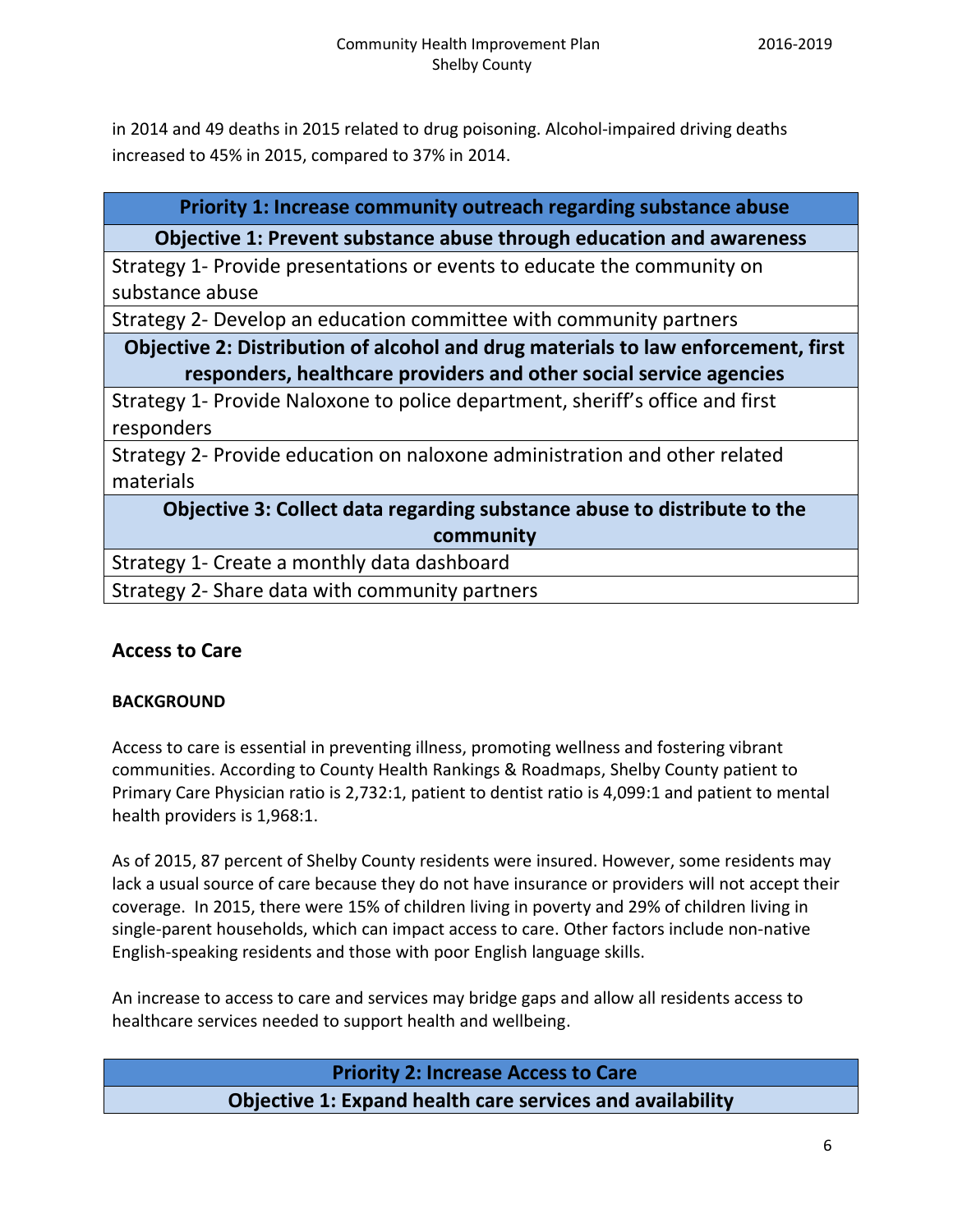Strategy 1- Provide outreach immunization clinics

Strategy 2- Offer extended hours for services offered

Strategy 3-Provide information to clients on how to obtain Medicaid coverage

Strategy 4- Provide information on Managed Care and assist BCHM clients with Medicaid enrollment

Strategy 5- Provide vaccines for underinsured children.

# **Objective 2: Create educational and informational materials to increase awareness of local health care services**

Strategy 1- Develop and distribute materials listing local health care services

Strategy 2- Share information with other agencies on health care services provided in Shelby County

**Objective 3: Promote screening, early diagnosis and self-management**

Strategy 1- Collaborate with other community agencies to promote detection, diagnosis and management

Strategy 2- Provide information on screenings, early diagnosis and selfmanagement to the public

**Objective 4: Collaborate with partners in implementing system of referral to link individuals with needed health care services**

Strategy 1- Develop referral form and provide to public when services are offered

Strategy 2- Coordinate and monitor referrals with partner agencies

Strategy 3- Provide referral hotline to link clients with services

# **Chronic Disease**

## **BACKGROUND**

A decrease in chronic diseases is essential to a healthy community. According to the Centers for Disease Control and Prevention, chronic conditions are among the most common, costly and preventable of all health problems. Multiple factors contribute to the development of chronic conditions, including health behaviors, clinical care, socioeconomic determinants, and the physical environment.

# **Priority 3: Chronic Disease Prevention**

**Objective 1: Create, promote and distribute preventative healthcare specific educational materials and tools throughout the Shelby County community**

Strategy 1- Educate agencies, medical providers and the community on the Human papillomavirus (HPV) and cancers associated with the virus

Strategy 2 – Attend multiple health fairs annually promoting disease prevention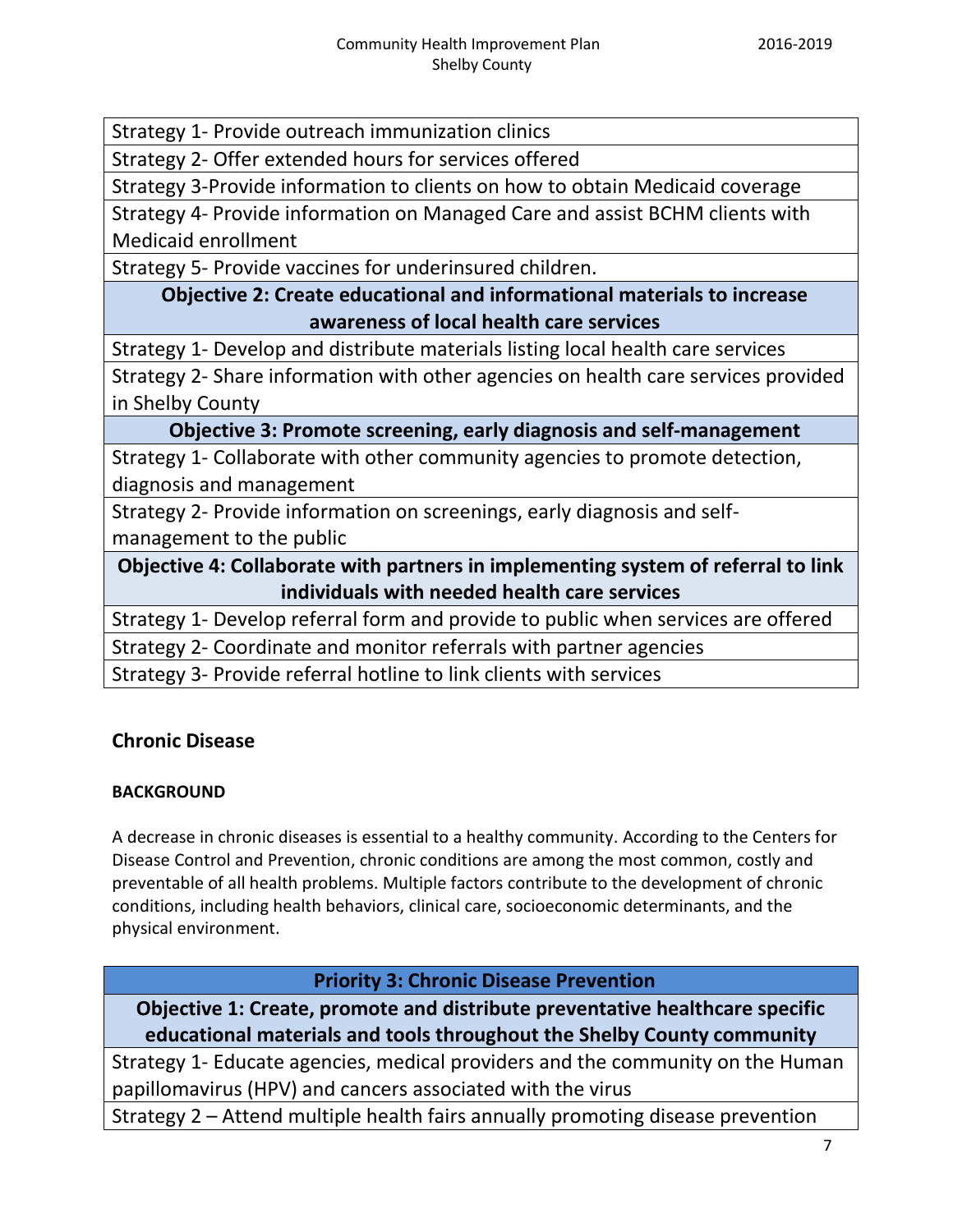and providing educational materials

**Objective 2: Collaborate with community partners to promote healthy lifestyles**

Strategy 1- Collaborate with faith and community-based groups to provide chronic disease education, resources and information

Strategy 2- Partner with schools to initiate healthy behavior in younger children

**Objective 3: Provide health screenings throughout the community**

Strategy 1- Participate in health screening events annually, providing blood pressure, BMI and derma scans

Strategy 2- Collaborate with agencies to promote information on community health screenings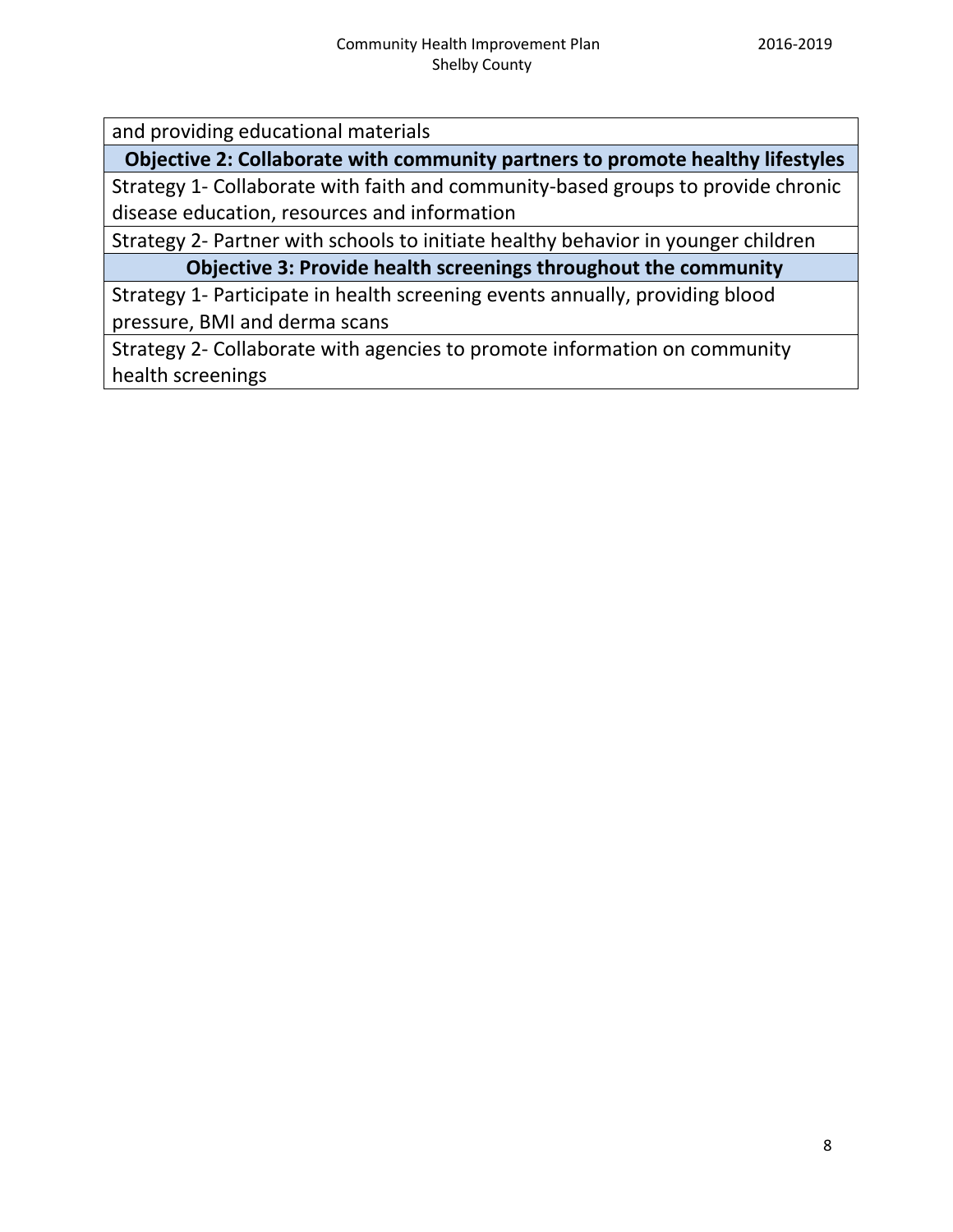| Priority 1: Substance Abuse / Increase Community Outreach Regarding Substance Abuse |                                                                      |                                                                                                                        |                                                                        |                                                                |  |  |
|-------------------------------------------------------------------------------------|----------------------------------------------------------------------|------------------------------------------------------------------------------------------------------------------------|------------------------------------------------------------------------|----------------------------------------------------------------|--|--|
|                                                                                     | Objective 1: Prevent Substance Abuse Through Education and Awareness |                                                                                                                        |                                                                        |                                                                |  |  |
|                                                                                     |                                                                      | Strategy 1:1                                                                                                           |                                                                        |                                                                |  |  |
| <b>Activities</b>                                                                   | <b>Lead Organization</b>                                             | <b>Target Date</b>                                                                                                     | <b>Anticipated Results/</b><br><b>Outcomes</b>                         | Performance<br><b>Measures/Outputs</b>                         |  |  |
| Provide presentations to<br>educate the community on<br>substance abuse             | <b>Drug Task Force</b>                                               | 1/1/2020                                                                                                               | Less overdose deaths, less<br>criminal activity                        | A reduction in deaths and<br>overdoses                         |  |  |
|                                                                                     |                                                                      | <b>Strategy 1:2</b>                                                                                                    |                                                                        |                                                                |  |  |
| <b>Activities</b>                                                                   | <b>Lead Organization</b>                                             | <b>Target Date</b>                                                                                                     | <b>Anticipated Results/</b>                                            | Performance                                                    |  |  |
|                                                                                     |                                                                      |                                                                                                                        | <b>Outcomes</b>                                                        | <b>Measures/Outputs</b>                                        |  |  |
| Develop an education<br>committee with community<br>partners                        | Drug Task Force                                                      | 1/1/2020                                                                                                               | An Education committee will<br>educate community on<br>substance abuse | A reduction of deaths and<br>overdoses                         |  |  |
|                                                                                     |                                                                      | Objective 2: Distribution of alcohol and drug materials to law enforcement, first responders, healthcare providers and |                                                                        |                                                                |  |  |
|                                                                                     |                                                                      | other social service agencies.                                                                                         |                                                                        |                                                                |  |  |
|                                                                                     |                                                                      | <b>Strategy 2:1</b>                                                                                                    |                                                                        |                                                                |  |  |
| <b>Activities</b>                                                                   | <b>Lead Organization</b>                                             | <b>Target Date</b>                                                                                                     | <b>Anticipated Results/</b>                                            | Performance                                                    |  |  |
|                                                                                     |                                                                      |                                                                                                                        | <b>Outcomes</b>                                                        | <b>Measures/Outputs</b>                                        |  |  |
| Provide Naloxone to police<br>department, Sheriff's office<br>and first responders  | <b>SSCHD</b>                                                         | 1/1/2020                                                                                                               | Overdose reversals, less<br>deaths                                     | Increase use of Naloxone,<br>increase of overdose<br>reversals |  |  |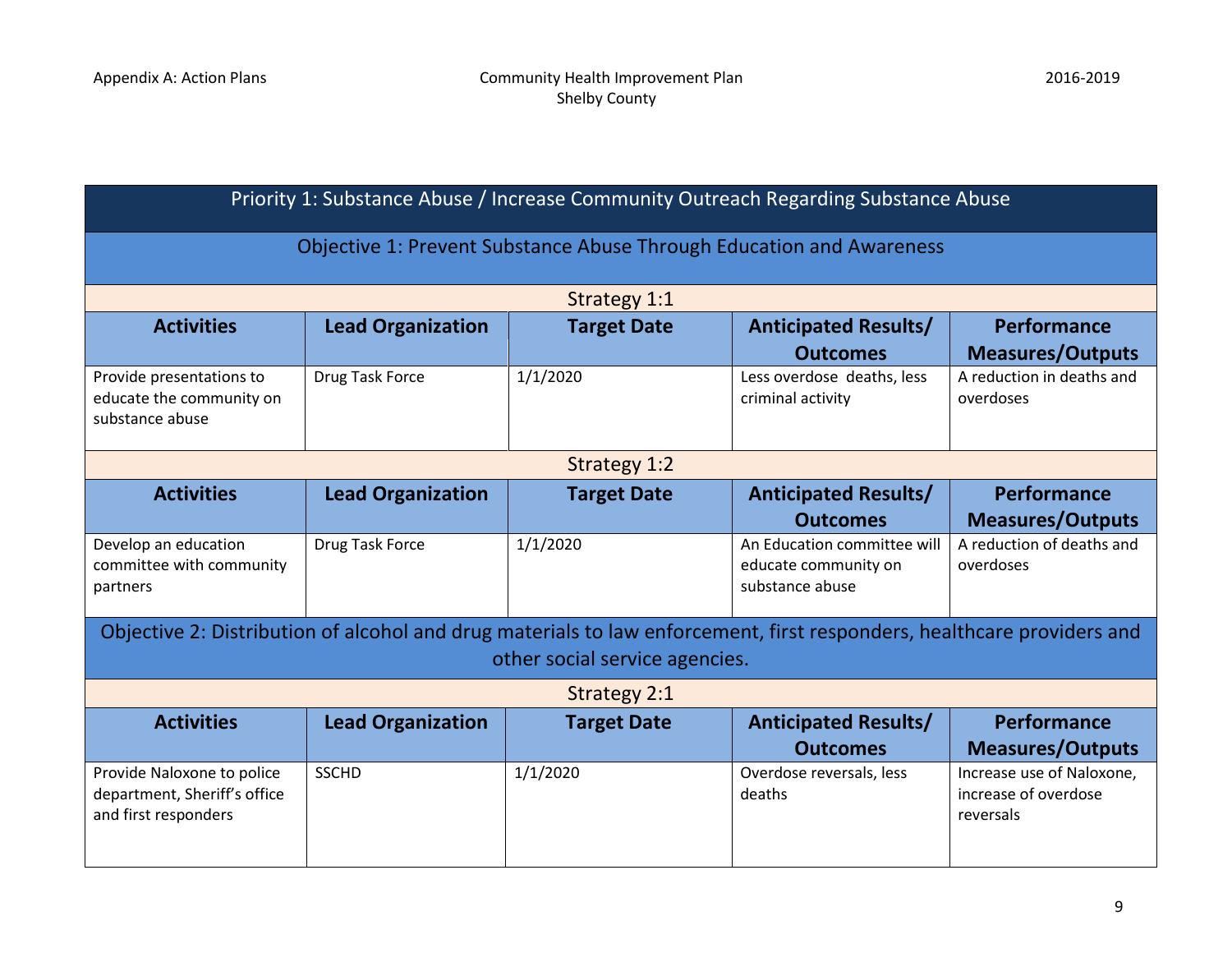| <b>Strategy 2:2</b>                                    |                          |                                                                                    |                             |                            |  |
|--------------------------------------------------------|--------------------------|------------------------------------------------------------------------------------|-----------------------------|----------------------------|--|
| <b>Activities</b>                                      | <b>Lead Organization</b> | <b>Target Date</b>                                                                 | <b>Anticipated Results/</b> | Performance                |  |
|                                                        |                          |                                                                                    | <b>Outcomes</b>             | <b>Measures/Outputs</b>    |  |
| Provide education on                                   | <b>SSCHD</b>             | 1/1/2020                                                                           | More people trained in      | Increase of Naloxone being |  |
| naloxone administration and<br>other related materials |                          |                                                                                    | naloxone use                | distributed                |  |
|                                                        |                          | Objective 3: Collect data regarding substance abuse to distribute to the community |                             |                            |  |
|                                                        |                          |                                                                                    |                             |                            |  |
|                                                        |                          | <b>Strategy 3:1</b>                                                                |                             |                            |  |
| <b>Activities</b>                                      | <b>Lead Organization</b> | <b>Target Date</b>                                                                 | <b>Anticipated Results/</b> | <b>Performance</b>         |  |
|                                                        |                          |                                                                                    | <b>Outcomes</b>             | <b>Measures/Outputs</b>    |  |
| Create a monthly dashboard                             | Drug Task Force          | 5/1/2019                                                                           | To track and monitor        | Data collected from        |  |
|                                                        |                          |                                                                                    | overdoses and deaths        | community partners         |  |
| <b>Strategy 3:2</b>                                    |                          |                                                                                    |                             |                            |  |
| <b>Activities</b>                                      | <b>Lead Organization</b> | <b>Target Date</b>                                                                 | <b>Anticipated Results/</b> | <b>Performance</b>         |  |
|                                                        |                          |                                                                                    | <b>Outcomes</b>             | <b>Measures/Outputs</b>    |  |
| Share data with community<br>partners                  | Drug Task Force          | 5/1/2019                                                                           | To educate the community    | Data shared with partners  |  |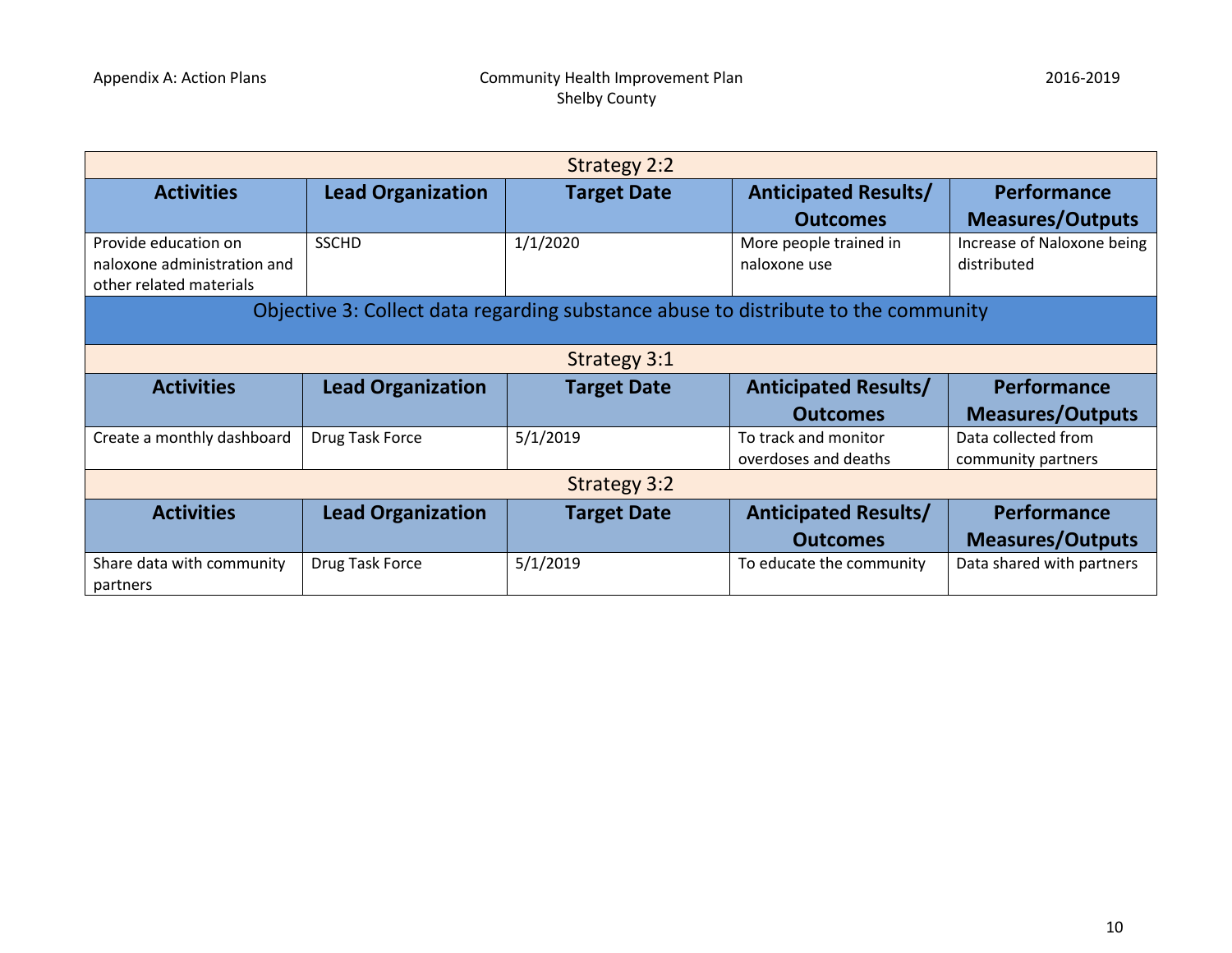| Priority 2: Increase Access to Care                                                                  |                          |                                                           |                                                                                                                       |                                                         |  |
|------------------------------------------------------------------------------------------------------|--------------------------|-----------------------------------------------------------|-----------------------------------------------------------------------------------------------------------------------|---------------------------------------------------------|--|
|                                                                                                      |                          | Objective 1: Expand health care services and availability |                                                                                                                       |                                                         |  |
|                                                                                                      |                          | Strategy 1:1                                              |                                                                                                                       |                                                         |  |
| <b>Activities</b>                                                                                    | <b>Lead Organization</b> | <b>Target Date</b>                                        | <b>Anticipated Results/</b><br><b>Outcomes</b>                                                                        | <b>Performance</b><br><b>Measures/Outputs</b>           |  |
| Provide 5 outreach<br>immunization clinics per year                                                  | <b>SSCHD</b>             | 12/1/2019                                                 | Decrease the number of<br>vaccine preventable diseases<br>by making immunizations<br>available in different locations | Reduction of flu cases by 10%                           |  |
|                                                                                                      |                          | <b>Strategy 1:2</b>                                       |                                                                                                                       |                                                         |  |
| <b>Activities</b>                                                                                    | <b>Lead Organization</b> | <b>Target Date</b>                                        | <b>Anticipated Results/</b>                                                                                           | Performance                                             |  |
|                                                                                                      |                          |                                                           | <b>Outcomes</b>                                                                                                       | <b>Measures/Outputs</b>                                 |  |
| Offer extended hours for<br>services offered                                                         | <b>SSCHD</b>             | 1/1/2019                                                  | Will serve more people in the<br>community                                                                            | Data collected on clients seen<br>during extended hours |  |
|                                                                                                      |                          | Strategy 1:3                                              |                                                                                                                       |                                                         |  |
| <b>Activities</b>                                                                                    | <b>Lead Organization</b> | <b>Target Date</b>                                        | <b>Anticipated Results/</b><br><b>Outcomes</b>                                                                        | Performance<br><b>Measures/Outputs</b>                  |  |
| Provide information to<br>clients on how to obtain<br>Medicaid coverage                              | <b>SSCHD</b>             | 7/1/2017                                                  | Will increase the number of<br>people with health insurance                                                           | Data collected on the<br>number of referrals made.      |  |
| Strategy 1:4                                                                                         |                          |                                                           |                                                                                                                       |                                                         |  |
| <b>Activities</b>                                                                                    | <b>Lead Organization</b> | <b>Target Date</b>                                        | <b>Anticipated Results/</b><br><b>Outcomes</b>                                                                        | Performance<br><b>Measures/Outputs</b>                  |  |
| Provide information on<br>Managed Care and assist<br><b>BCHM clients with Medicaid</b><br>enrollment | <b>SSCHD</b>             | 1/1/2017                                                  | Will increase the number of<br>people with Managed Care<br>programs                                                   | Data collected on the<br>number of referrals made.      |  |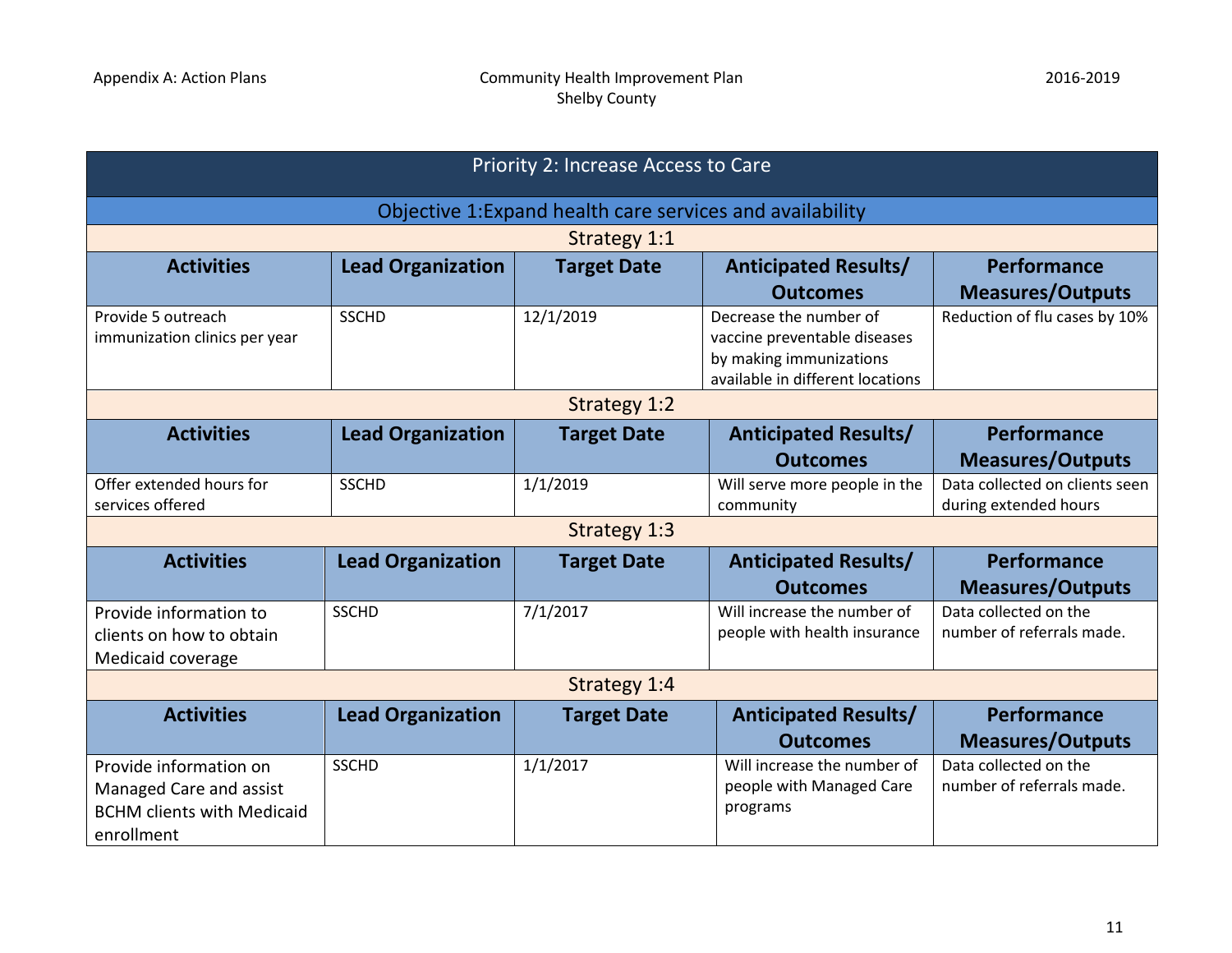| Strategy 1:5                                                                                           |                          |                     |                                                                                                                 |                                                                         |
|--------------------------------------------------------------------------------------------------------|--------------------------|---------------------|-----------------------------------------------------------------------------------------------------------------|-------------------------------------------------------------------------|
| <b>Activities</b>                                                                                      | <b>Lead Organization</b> | <b>Target Date</b>  | <b>Anticipated Results/</b>                                                                                     | <b>Performance</b>                                                      |
|                                                                                                        |                          |                     | <b>Outcomes</b>                                                                                                 | <b>Measures/Outputs</b>                                                 |
| <b>Provide Vaccines for</b><br>underinsured children<br>through the VFC<br>program                     | <b>SSCHD</b>             | 2/1/2017            | Underinsured children can<br>obtain needed vaccines                                                             | Data collected on the<br>number of vaccines given<br>by the VFC program |
|                                                                                                        |                          |                     | Objective 2: Create Educational and informational materials to increase awareness of local health care services |                                                                         |
|                                                                                                        |                          | <b>Strategy 2:1</b> |                                                                                                                 |                                                                         |
| <b>Activities</b>                                                                                      | <b>Lead Organization</b> | <b>Target Date</b>  | <b>Anticipated Results/</b>                                                                                     | <b>Performance</b>                                                      |
|                                                                                                        |                          |                     | <b>Outcomes</b>                                                                                                 | <b>Measures/Outputs</b>                                                 |
| Develop and distribute<br>materials listing local<br>health care services                              | <b>SSCHD</b>             | 5/1/2019            | Increase awareness of<br>resources in community                                                                 | Awareness of<br>community resources                                     |
|                                                                                                        |                          | <b>Strategy 2:2</b> |                                                                                                                 |                                                                         |
| <b>Activities</b>                                                                                      | <b>Lead Organization</b> | <b>Target Date</b>  | <b>Anticipated Results/</b><br><b>Outcomes</b>                                                                  | Performance<br><b>Measures/Outputs</b>                                  |
| Share information with<br>other agencies on health<br>care services offered in<br><b>Shelby County</b> | <b>SSCHD</b>             | 5/1/2019            | SSCHD will be able to refer<br>those in need to the<br>appropriate agency or service                            | Data collected will be<br>shared by two different<br>ways               |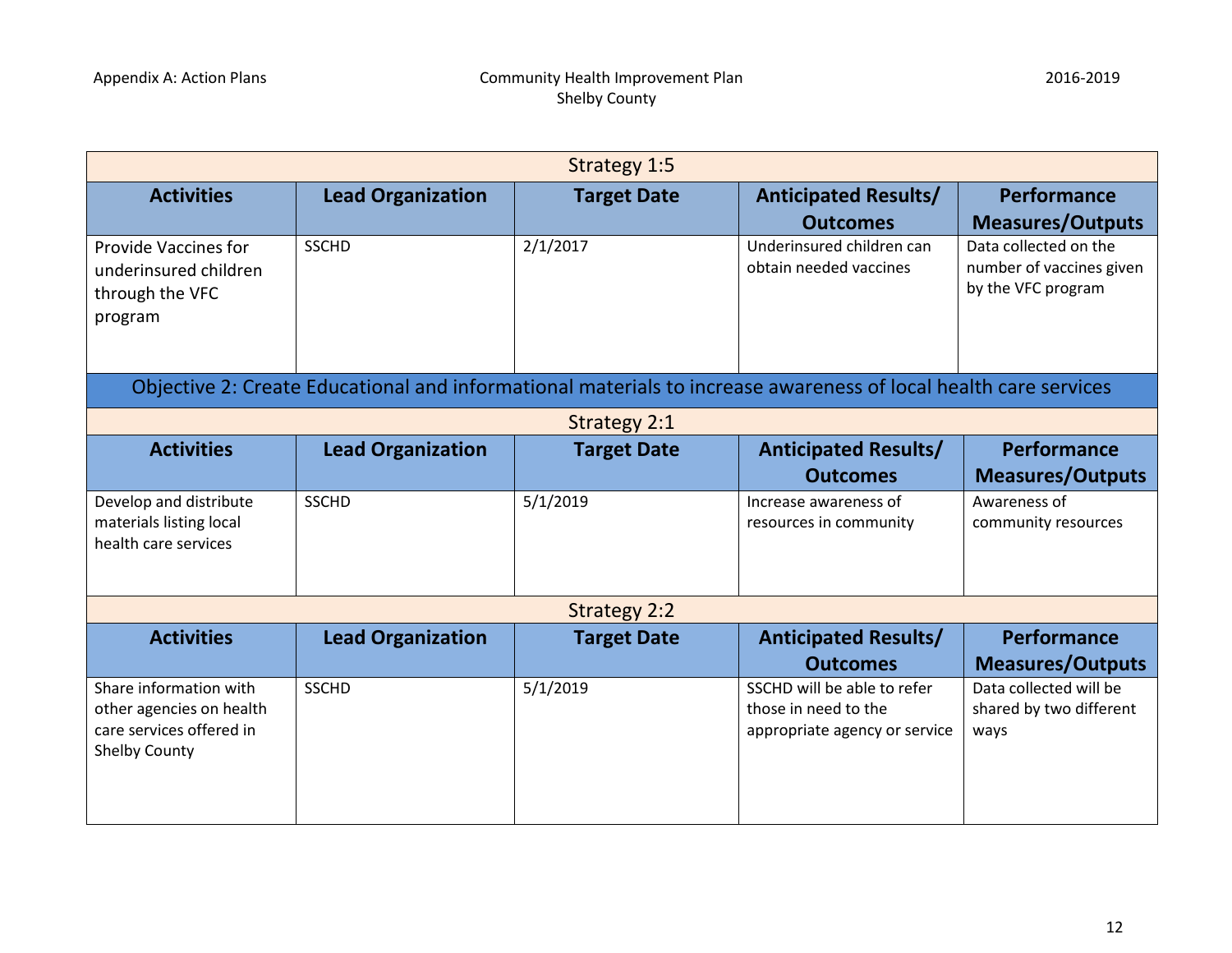| Objective 3: Promote screening, early diagnosis and self-management                           |                                                                                                                                   |                     |                                                                                                |                                                         |  |
|-----------------------------------------------------------------------------------------------|-----------------------------------------------------------------------------------------------------------------------------------|---------------------|------------------------------------------------------------------------------------------------|---------------------------------------------------------|--|
|                                                                                               |                                                                                                                                   | <b>Strategy 3:1</b> |                                                                                                |                                                         |  |
| <b>Activities</b>                                                                             | <b>Lead Organization</b>                                                                                                          | <b>Target Date</b>  | <b>Anticipated Results/</b><br><b>Outcomes</b>                                                 | Performance<br><b>Measures/Outputs</b>                  |  |
| Collaborate with 2 agencies<br>to promote detection,<br>diagnosis and management              | <b>SSCHD</b>                                                                                                                      | 5/1/2019            | Community members will be<br>able to seek assistance with<br>medical needs                     | Data on collaboration<br>with 2 different agencies      |  |
|                                                                                               |                                                                                                                                   | <b>Strategy 3:2</b> |                                                                                                |                                                         |  |
| <b>Activities</b>                                                                             | <b>Lead Organization</b>                                                                                                          | <b>Target Date</b>  | <b>Anticipated Results/</b>                                                                    | Performance                                             |  |
|                                                                                               |                                                                                                                                   |                     | <b>Outcomes</b>                                                                                | <b>Measures/Outputs</b>                                 |  |
| Provide information on<br>screenings, early diagnosis<br>and self-management to<br>the public | <b>SSCHD</b>                                                                                                                      | 5/1/2019            | To increase the number of<br>screenings, early diagnosis<br>and educate on self-<br>management | 5% increase on those<br>receiving screening<br>services |  |
|                                                                                               | Objective 4: Collaborate with partners in implementing system of referral<br>to link individuals with needed health care services |                     |                                                                                                |                                                         |  |
|                                                                                               |                                                                                                                                   | <b>Strategy 4:1</b> |                                                                                                |                                                         |  |
| <b>Activities</b>                                                                             | <b>Lead Organization</b>                                                                                                          | <b>Target Date</b>  | <b>Anticipated Results/</b>                                                                    | Performance                                             |  |
|                                                                                               |                                                                                                                                   |                     | <b>Outcomes</b>                                                                                | <b>Measures/Outputs</b>                                 |  |
| Develop referral form<br>and provide to public<br>when services are<br>offered                | <b>SSCHD</b>                                                                                                                      | 8/1/2016            | Members of the community<br>will be referred to partner<br>agencies and programs               | Form created                                            |  |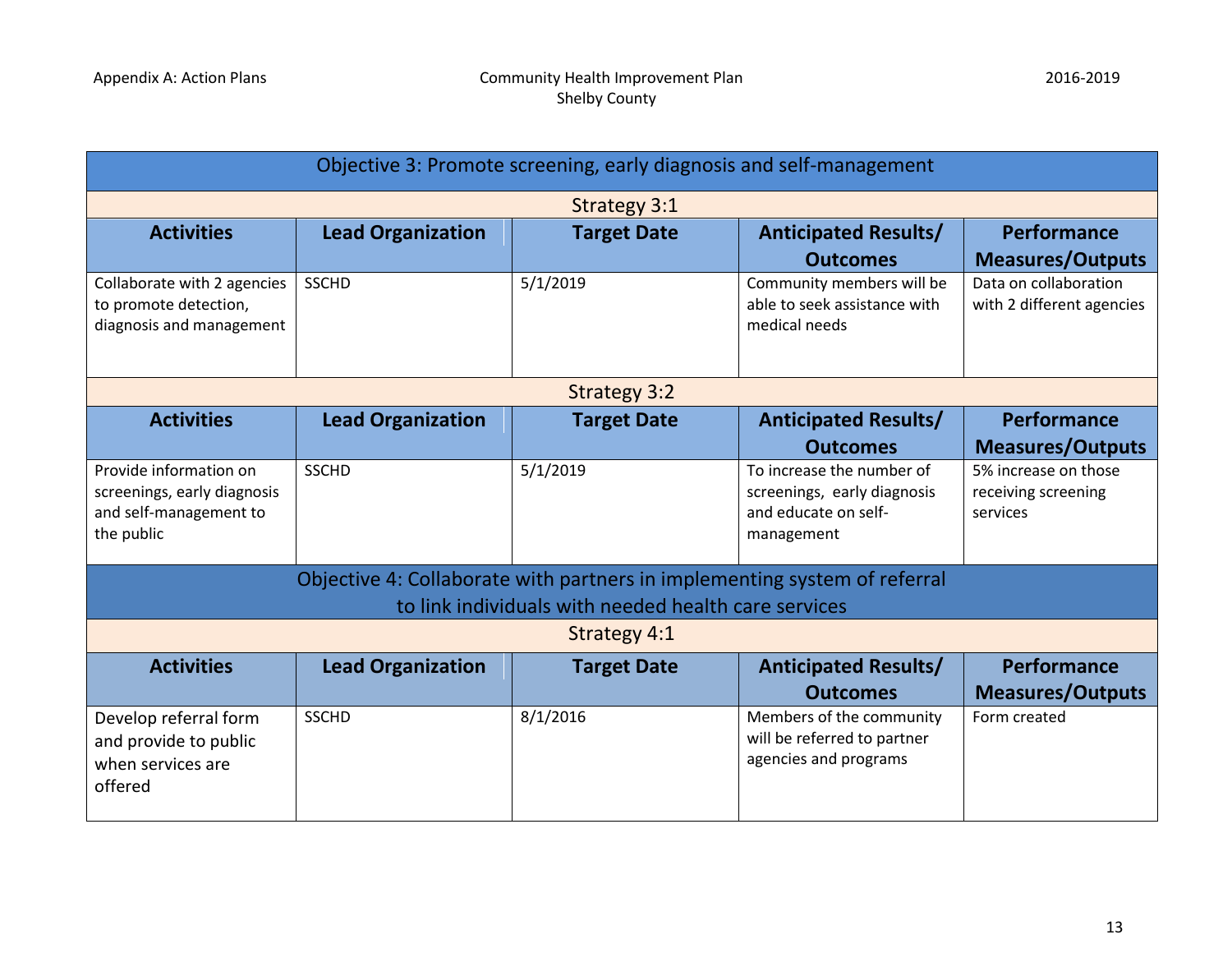| <b>Strategy 4:2</b>                                                                                                                          |                          |                                                                                                                                                        |                                                                             |                                                               |
|----------------------------------------------------------------------------------------------------------------------------------------------|--------------------------|--------------------------------------------------------------------------------------------------------------------------------------------------------|-----------------------------------------------------------------------------|---------------------------------------------------------------|
| <b>Activities</b>                                                                                                                            | <b>Lead Organization</b> | <b>Target Date</b>                                                                                                                                     | <b>Anticipated Results/</b><br><b>Outcomes</b>                              | <b>Performance</b><br><b>Measures/Outputs</b>                 |
| Provide referral hotline<br>to link clients with<br>services                                                                                 | Shelby County United Way | 1/1/2017                                                                                                                                               | Community members will<br>have a resource to locate<br>needed services      | Data collected on the<br>number of people using<br>the system |
|                                                                                                                                              |                          | <b>Strategy 4:3</b>                                                                                                                                    |                                                                             |                                                               |
| <b>Activities</b>                                                                                                                            | <b>Lead Organization</b> | <b>Target Date</b>                                                                                                                                     | <b>Anticipated Results/</b>                                                 | Performance                                                   |
|                                                                                                                                              |                          |                                                                                                                                                        | <b>Outcomes</b>                                                             | <b>Measures/Outputs</b>                                       |
| Coordinate and monitor<br>referrals with partner<br>agencies                                                                                 | <b>SSCHD</b>             | 1/1/2017                                                                                                                                               | Members of the community<br>will be obtaining needed<br>healthcare services | Data collected on the<br>number of people<br>referred.        |
|                                                                                                                                              |                          | <b>Priority 3: Chronic Disease Prevention</b>                                                                                                          |                                                                             |                                                               |
|                                                                                                                                              |                          | Objective 1: Create, promote and distribute preventative healthcare specific educational materials and tools<br>throughout the Shelby County community |                                                                             |                                                               |
|                                                                                                                                              |                          | <b>Strategy 1:1</b>                                                                                                                                    |                                                                             |                                                               |
| <b>Activities</b>                                                                                                                            | <b>Lead Organization</b> | <b>Target Date</b>                                                                                                                                     | <b>Anticipated Results/</b>                                                 | <b>Performance</b>                                            |
|                                                                                                                                              |                          |                                                                                                                                                        | <b>Outcomes</b>                                                             | <b>Measures/Outputs</b>                                       |
| Educate agencies, medical<br>providers and the<br>community on the Human<br>papillomavirus (HPV) and<br>cancers associated with the<br>virus | <b>SSCHD</b>             | 7/1/2018                                                                                                                                               | Increased awareness of HPV<br>and associated cancers                        | 25% of providers in<br>Shelby County will be<br>educated      |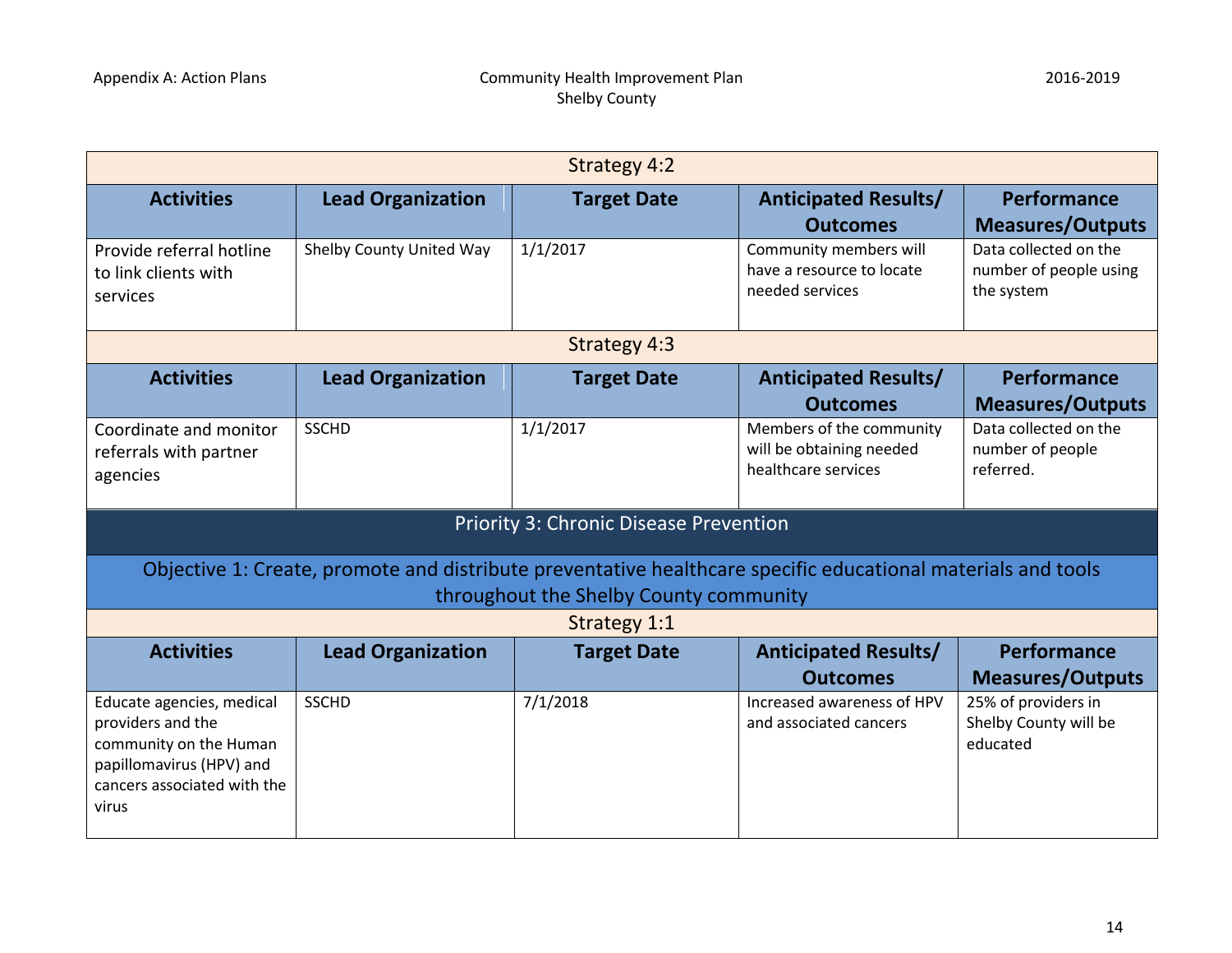| <b>Strategy 1:2</b>                                    |                          |                     |                                                                                |                                               |
|--------------------------------------------------------|--------------------------|---------------------|--------------------------------------------------------------------------------|-----------------------------------------------|
| <b>Activities</b>                                      | <b>Lead Organization</b> | <b>Target Date</b>  | <b>Anticipated Results/</b>                                                    | Performance                                   |
|                                                        |                          |                     | <b>Outcomes</b>                                                                | <b>Measures/Outputs</b>                       |
| Attend 3 health fairs                                  | <b>SSCHD</b>             | 1/1/2018            | Increase health awareness in                                                   | Data collected on 3 health                    |
| annually promoting disease                             |                          |                     | the community                                                                  | fairs                                         |
| prevention and providing<br>educational materials      |                          |                     |                                                                                |                                               |
|                                                        |                          |                     |                                                                                |                                               |
|                                                        |                          |                     |                                                                                |                                               |
|                                                        |                          |                     | Objective 2: Collaborate with community partners to promote healthy lifestyles |                                               |
|                                                        |                          | <b>Strategy 2:1</b> |                                                                                |                                               |
| <b>Activities</b>                                      | <b>Lead Organization</b> | <b>Target Date</b>  | <b>Anticipated Results/</b>                                                    | <b>Performance</b>                            |
|                                                        |                          |                     | <b>Outcomes</b>                                                                | <b>Measures/Outputs</b>                       |
| Collaborate with faith and                             | <b>SSCHD</b>             | 7/1/2019            | Increase education on                                                          | Information will be                           |
| community-based groups                                 |                          |                     | diseases and prevention                                                        | distributed to 50% of                         |
| to provide chronic disease<br>education, resources and |                          |                     |                                                                                | faith based groups in<br><b>Shelby County</b> |
| information.                                           |                          |                     |                                                                                |                                               |
|                                                        |                          |                     |                                                                                |                                               |
|                                                        |                          | <b>Strategy 2:2</b> |                                                                                |                                               |
| <b>Activities</b>                                      | <b>Lead Organization</b> | <b>Target Date</b>  | <b>Anticipated Results/</b>                                                    | <b>Performance</b>                            |
|                                                        |                          |                     | <b>Outcomes</b>                                                                | <b>Measures/Outputs</b>                       |
| Partner with schools to                                | <b>SSCHD</b>             | 1/1/2019            | To decrease the risk of                                                        | 3 schools will participate                    |
| initiate healthy behavior in                           |                          |                     | unhealthy behavior as they                                                     | in a program that                             |
| younger children                                       |                          |                     | become adults                                                                  | encourages health<br>behavior                 |
|                                                        |                          |                     |                                                                                |                                               |
|                                                        |                          |                     |                                                                                |                                               |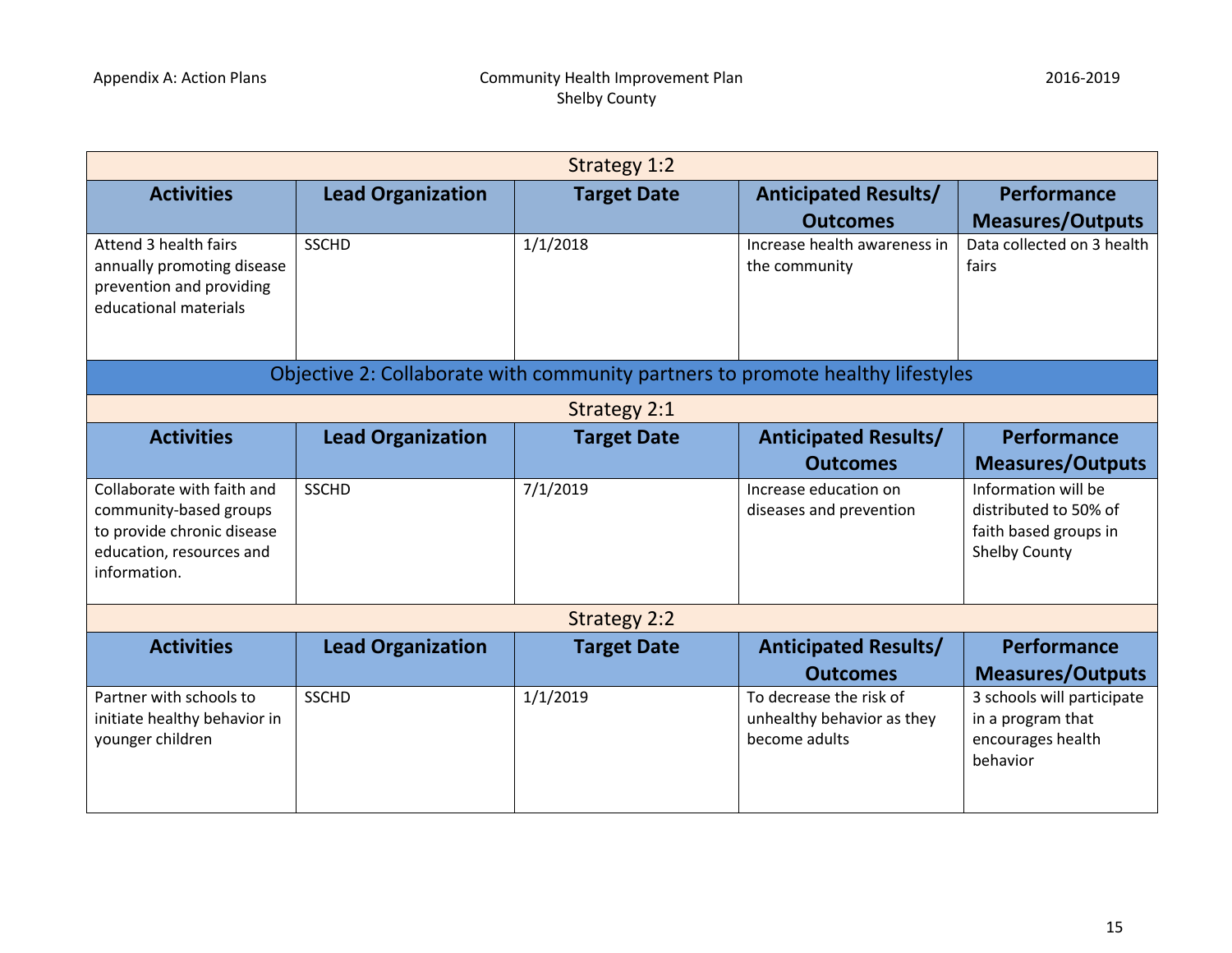| Objective 3: Provide health screenings throughout the community                                                  |                          |                     |                                                     |                                        |  |  |
|------------------------------------------------------------------------------------------------------------------|--------------------------|---------------------|-----------------------------------------------------|----------------------------------------|--|--|
|                                                                                                                  | <b>Strategy 3:1</b>      |                     |                                                     |                                        |  |  |
| <b>Activities</b>                                                                                                | <b>Lead Organization</b> | <b>Target Date</b>  | <b>Anticipated Results/</b>                         | Performance                            |  |  |
|                                                                                                                  |                          |                     | <b>Outcomes</b>                                     | <b>Measures/Outputs</b>                |  |  |
| Participate in 3 health<br>screening events annually,<br>providing blood pressure,<br><b>BMI and derma scans</b> | <b>SSCHD</b>             | 1/1/2018            | To educate the community<br>and provide resources   | Data in 3 health events                |  |  |
|                                                                                                                  |                          | <b>Strategy 3:2</b> |                                                     |                                        |  |  |
| <b>Activities</b>                                                                                                | <b>Lead Organization</b> | <b>Target Date</b>  | <b>Anticipated Results/</b><br><b>Outcomes</b>      | Performance<br><b>Measures/Outputs</b> |  |  |
| Collaborate with agencies<br>to promote information on                                                           | <b>SSCHD</b>             | 1/1/2019            | To increase community<br>health screening awareness | Collaboration with 5<br>agencies       |  |  |
| health screenings                                                                                                |                          |                     |                                                     |                                        |  |  |